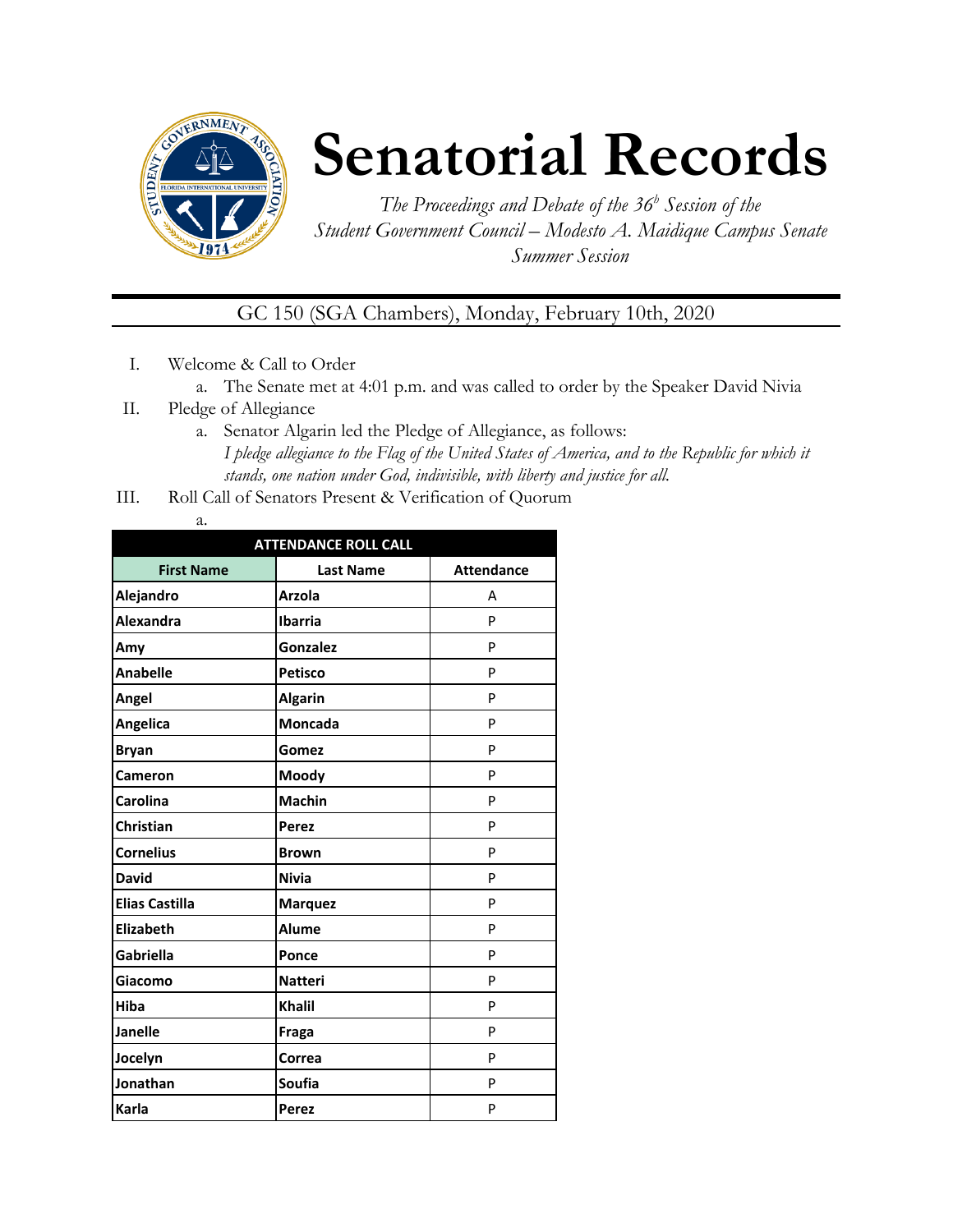| <b>Kiara</b>            | Mohammad         | P                  |
|-------------------------|------------------|--------------------|
| <b>Mallory</b>          | <b>Fortuno</b>   | P                  |
| <b>Marko</b>            | <b>Nikitovic</b> | P                  |
| Maryam                  | Rafieifar        | P                  |
| <b>Matthew</b>          | <b>Beck</b>      | P                  |
| Meena                   | <b>Mohan</b>     | P                  |
| <b>Michaela</b>         | <b>Mills</b>     | P                  |
| <b>Molly</b>            | <b>Schantz</b>   | P                  |
| <b>Rose</b>             | Ingraham         | P                  |
| Santiago                | <b>Arias</b>     | P                  |
| Serena Perpetual        | Correia          | P                  |
| Shahnwaz                | Rafi             | P                  |
| Van                     | Le               | P                  |
| <b>VACANT</b>           | <b>VACANT</b>    |                    |
| <b>VACANT</b>           | <b>VACANT</b>    |                    |
| <b>VACANT</b>           | <b>VACANT</b>    |                    |
| <b>VACANT</b>           | <b>VACANT</b>    |                    |
| <b>SENATE SEATS</b>     | 38               |                    |
| <b>VACANT SEATS</b>     | 4                | <b>QUORUM</b>      |
| <b>SENATORS PRESENT</b> | 33               | <b>ESTABLISHED</b> |
| <b>AMT FOR QUORUM</b>   | 17               |                    |

*Point of Personal Privilege for Senator Gonzalez at 4:02pm; Returned at 4:03pm*

b. The roll was called and a quorum was verified with 33 Senators present.

- IV. Approval of the Minutes from February 3rd, 2020
	- a. Senator Fraga moves to approve the minutes from February 3rd, 2020. Senator Gomez seconds. Motion passes.
- V. Adoption of the Agenda
	- a. Senator Karla Perez moves to adopt the agenda. Senator Ibarria seconds. Motion passes.
- VI. Invited Speakers
	- a. Elections Commissioner Tatiana Aravelo
	- b. Council Reports
		- i. Multi-Faith Council
- VII. Committee Reports
	- a. Finance Committee
		- i. The Chair submitted a publications request
		- ii. We had a social media post on Friday
		- iii. We have a new policy update
			- 1. An advisor has to be on trips or they would have to get clearance from the school that takes a 2 week process.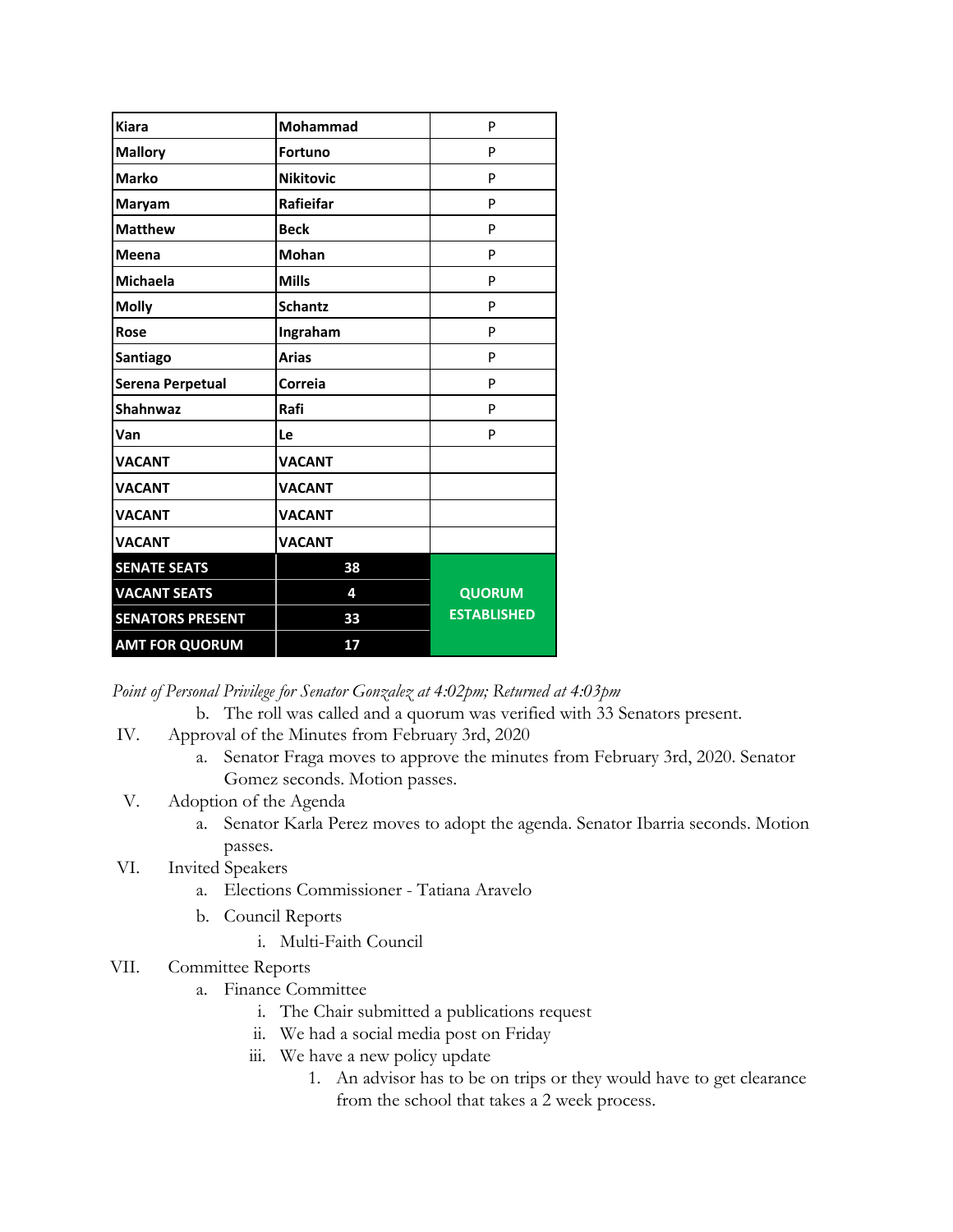- iv. If you have any questions, please contact sgafinance  $@$  fiu.com
- b. Rules, Legislation, and Judiciary Committee
	- i. We just finished a meeting in which we decided to have an Ad Hoc committee to work on the Judicial Reform Act.
	- ii. ROJC meetings are at 3pm on Mondays
	- iii. If you have any questions, please contact sgarules  $@$  fiu.edu
- c. Operational Review Committee
	- i. We have completed a few audits
	- ii. We are electing our Chair today
	- iii. We will be giving our Model UN audit report
	- iv. If you have any questions, please contact sgaorc@fiu.edu
- d. Internal Affairs Committee
	- i. If you are tardy or absent please send in an email through panther connect both to the Speaker and myself.
	- ii. Input your meeting minutes into the SGA drive
	- iii. If you are going to an event, take a picture as proof for attendance and email the picture to both the Speaker and myself
	- iv. My committee will change the statues on the consequences of not completing office hours.
	- v. If you have any questions, please contact sgainternal@fiu.edu
- e. Student Advocacy Committee
	- i. We had our meeting today and talked about 2 council proposals.
		- 1. Voted to dismiss SB3609 Veterans Council
		- 2. Tabled Green Graduate proposal
	- ii. If you have any questions, please contact sgaadvocacy@fiu.edu

*Point of Personal Privilege for Senator Gomez at 4:23pm; Returned at 4:26pm*

- f. Graduate and Professional Students Committee
	- i. Planning GSAW for the week of March 30th
		- 1. Received more than 120 applications
		- 2. We need volunteers for the events
	- ii. If you have any questions, please contact GPSC@fiu.edu
- VIII. Executive Board Reports
	- a. Speaker of the Senate
		- i. New Senator Orientation reschedule
		- ii. FIU DAY
		- iii. Congress will be on Feb. 17, 2020
		- iv. SGA Activity
			- 1. Feb. 22nd
		- v. WhatsApp Admin
		- vi. Deliberations tomorrow in GC355
		- vii. If you have any questions, please email sgaspeaker@fiu.edu
	- b. Speaker Pro Tempore
		- i. No report
		- ii. If you have any questions, please email sgaprotemp@fiu.edu
	- c. President Rosell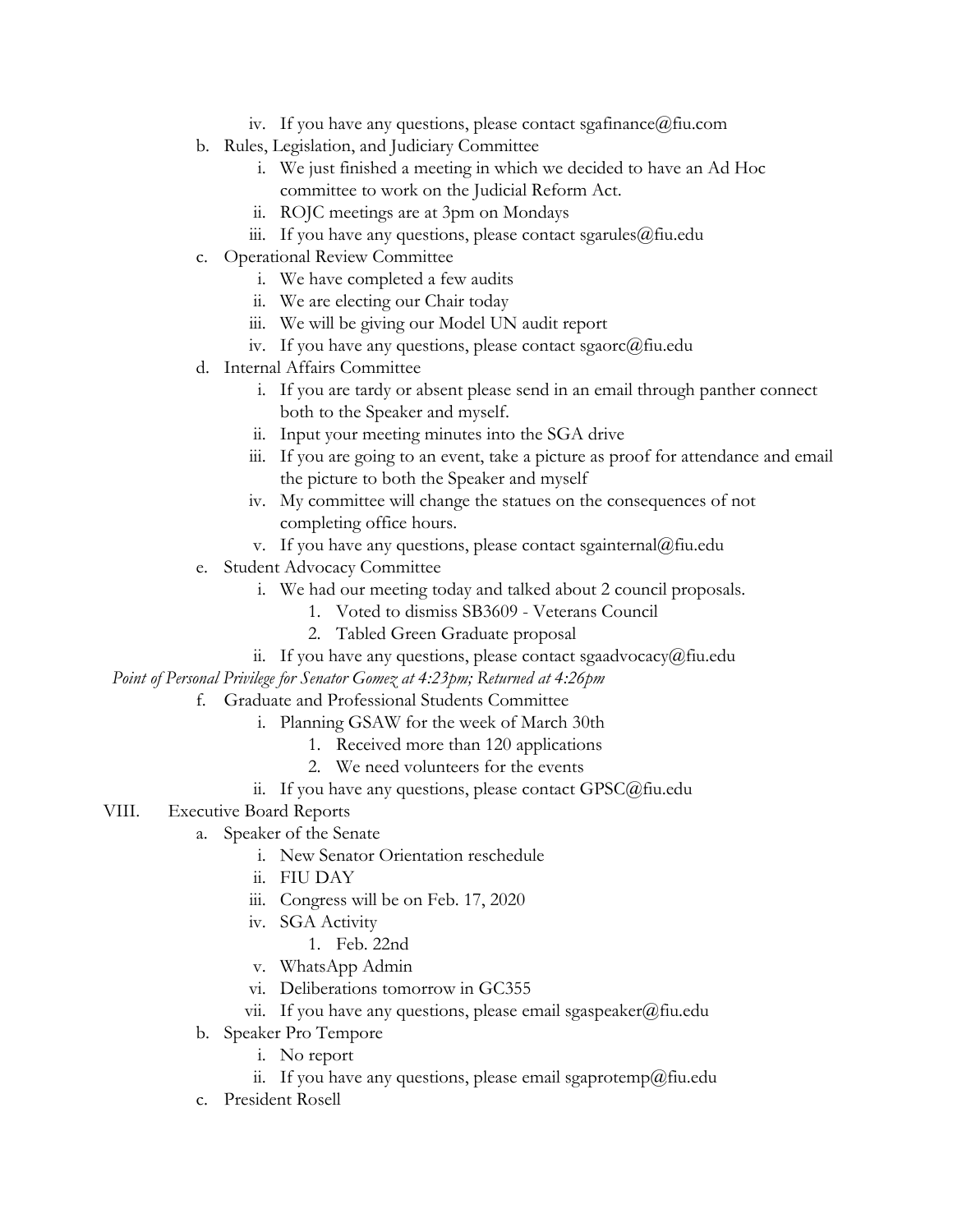- i. If you have any questions, please email sgapres $@$ fiu.edu
- d. Vice President Ojeda
	- i. Shirts have been ordered
	- ii. FIU Day was a success
	- iii. Recharge Preview Monday March 2nd
		- 1. Will leave a doodle link
	- iv. If you have any questions, please email sgavp@fiu.edu
- e. Comptroller
	- i. If you have any questions, please email sgacomptrol $@$ fiu.edu
- f. Chief Justice
	- i. Meeting on Wednesday at 6:30pm
	- ii. If you have any questions, please email  $sgaiud@final$
- IX. Special Orders
	- a. There were none.
- X. Vetoed Legislation
	- a. There were none.
- XI. Second Readings
	- a. There were none.
- XII. Unfinished Business
	- a. ORC MODEL UN Audit

## *Point of Personal Privilege for Senator Gonzalez at 4:42pm; Returned at 4:45pm*

- b. ORC Chair Nominations
	- i. Senator Fraga moves to open the floor for nominations for ORC Chair. Senator Schantz seconds. Motion passes.
		- 1. Senator Schantz nominates Senator Karla Perez. Senator Karla Perez accepts.
		- 2. Senator Fraga moves to close the floor for nominations. Senator Ibarria seconds. Motion passes.
	- ii. Karla Perez
		- 1. Presentation
		- 2. Questions and Answer Period
			- a. Senator Gomez moves to close question and answer period. Senator Ibarria seconds. Motion passes.
		- 3. Senator Algarin moves to vote by unanimous consent. Senator Ibarria seconds. Motion passes.
		- 4. Senator Karla Perez confirmed as ORC Chair

Senator Algarin moves to add SA3623 as Item A in New Business. Senator Schantz seconds. Motion passes.

Senator Algarin moves to add SR3621 Microwave Resolution to Item B of New Business. Senator Schantz seconds. Motion passes.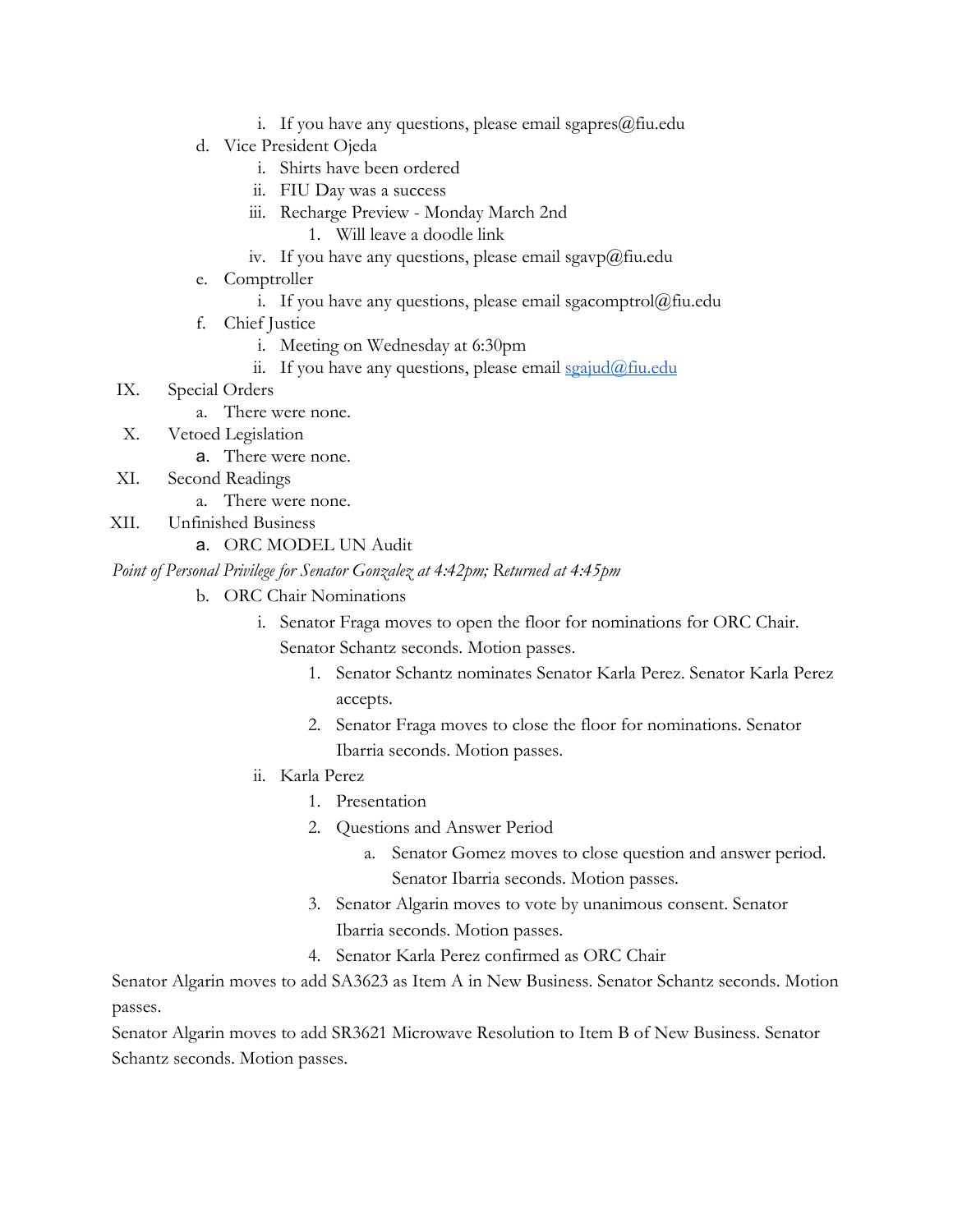Senator Algarin moves to add SA3624 to Item C to New Business. Senator Schants seconds. Motion passes.

XIII. New Business

- a. SA3623
	- i. Senator Algarin moves to amend to say that \$150 will come from Senator Rafiefar semester allocation and \$50 will come from general legislative line item. Senator Fraga seconds. Motion passes.
	- ii. Senator Gomez moves to amend to copy the formal title to the bottom where the signatures are. Senator Algarin seconds. Motion passes.
	- iii. Senator Algarin moves to bypass second reading. Senator Ibarria seconds. Motion passes,
	- iv. Senator Ibarria moves to go into voting procedure. Senator Brown seconds. Motion passes.

| <b>VOTE ON</b>    |                  |                   |      |        |
|-------------------|------------------|-------------------|------|--------|
| <b>First Name</b> | <b>Last Name</b> | <b>Attendance</b> | Vote | Reason |
| Alejandro         | Arzola           | A                 |      |        |
| Alexandra         | Ibarria          | P                 | Υ    |        |
| Amy               | Gonzalez         | P                 | Υ    |        |
| Anabelle          | Petisco          | P                 | Υ    |        |
| Angel             | Algarin          | P                 | Υ    |        |
| Angelica          | Moncada          | P                 | Υ    |        |
| Bryan             | Gomez            | P                 | Υ    |        |
| Cameron           | Moody            | P                 | Υ    |        |
| Carolina          | Machin           | P                 | Υ    |        |
| Christian         | Perez            | P                 | Υ    |        |
| Cornelius         | <b>Brown</b>     | P                 | Υ    |        |
| David             | Nivia            | P                 | Υ    |        |
| Elias Castilla    | Marquez          | P                 | Υ    |        |
| Elizabeth         | Alume            | P                 | Υ    |        |
| Gabriella         | Ponce            | P                 | Υ    |        |
| Giacomo           | Natteri          | P                 | Υ    |        |
| Hiba              | Khalil           | P                 | Υ    |        |
| Janelle           | Fraga            | P                 | Υ    |        |
| Jocelyn           | Correa           | P                 | Υ    |        |
| Jonathan          | Soufia           | P                 | Υ    |        |
| Karla             | Perez            | P                 | Υ    |        |
| Kiara             | Mohammad         | P                 | Υ    |        |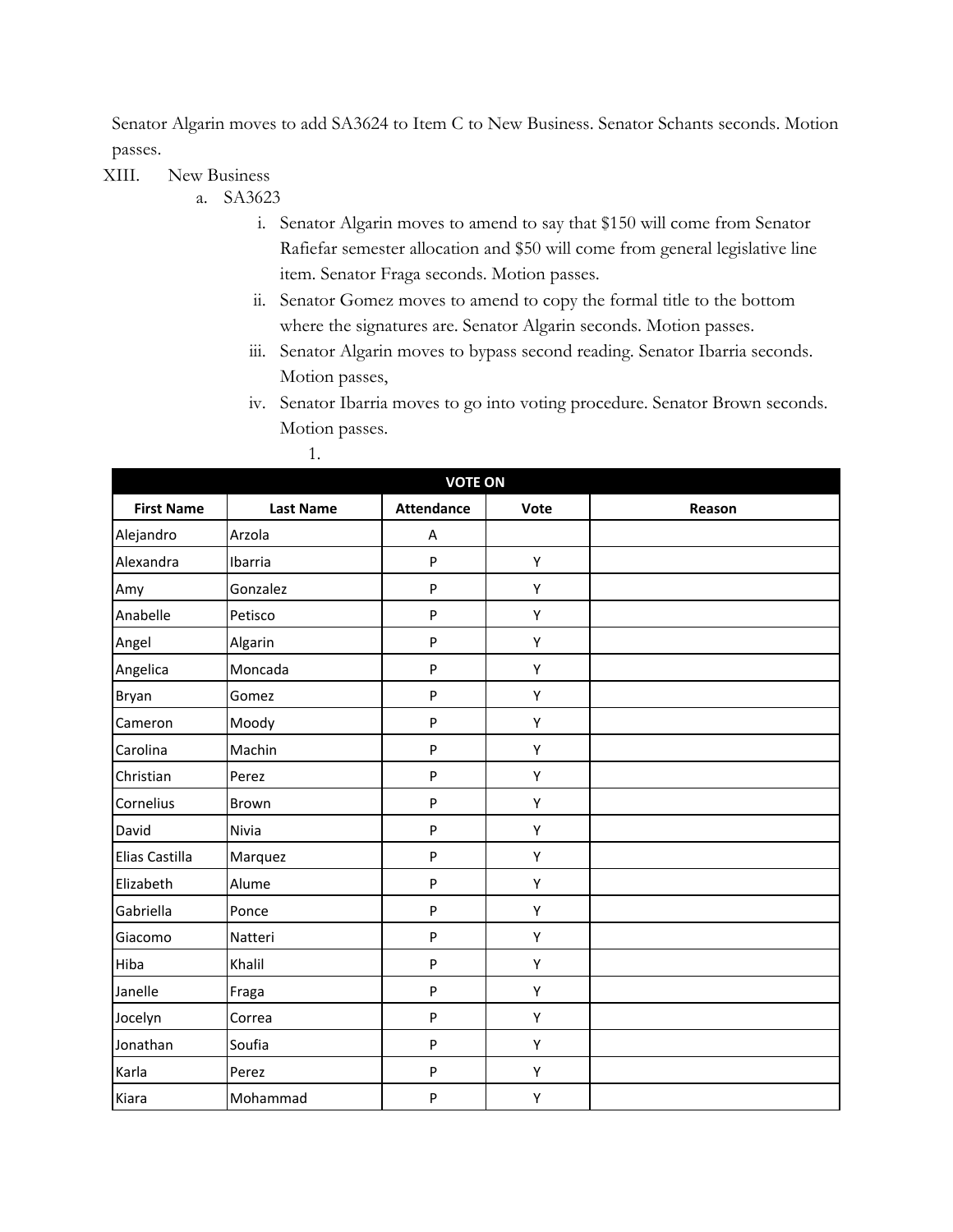| Mallory                   | Fortuno       | P              | Y           |             |
|---------------------------|---------------|----------------|-------------|-------------|
| Marko                     | Nikitovic     | ${\sf P}$      | Y           |             |
| Maryam                    | Rafieifar     | ${\sf P}$      | Y           |             |
| Matthew                   | Beck          | ${\sf P}$      | Υ           |             |
| Meena                     | Mohan         | ${\sf P}$      | $\mathsf Y$ |             |
| Michaela                  | Mills         | P              | Υ           |             |
| Molly                     | Schantz       | ${\sf P}$      | Υ           |             |
| Rose                      | Ingraham      | P              | Υ           |             |
| Santiago                  | Arias         | P              | Y           |             |
| Serena                    |               |                |             |             |
| Perpetual                 | Correia       | P              | Υ           |             |
| Shahnwaz                  | Rafi          | P              | Y           |             |
| Van                       | Le            | P              | Υ           |             |
| VACANT                    | <b>VACANT</b> |                |             |             |
| <b>VACANT</b>             | <b>VACANT</b> |                |             |             |
| <b>VACANT</b>             | <b>VACANT</b> |                |             |             |
| <b>VACANT</b>             | <b>VACANT</b> |                |             |             |
|                           |               | YAY            | 33          |             |
| <b>QUORUM ESTABLISHED</b> |               | <b>NAY</b>     | $\bf{0}$    | <b>PASS</b> |
|                           |               | <b>ABSTAIN</b> | $\mathbf 0$ |             |

2. Passed with 33-0-0

Senator Algarin moves to discharge SR3621 from ROJC. Senator Brown seconds. Motion passes. Senator Algarin moves to add SR3621 to Item B of New Business. Senator Fraga seconds. Motion passes.

## b. SR3621

- i. Senator Arias moves to close question and answer period. Senator Castilla seconds. Motion passes.
- ii. Senator Arias moves to bypass second reading. Senator Castilla seconds. Motion passes.
- iii. Senator Ibarria moves to go into voting procedure. Senator Castilla seconds. Motion passes;
- iv. Senator Fraga moves to vote by unanimous consent. Senator Karla Perez seconds. Motion passes. (resent)

|                   | . .       |                   |      |        |
|-------------------|-----------|-------------------|------|--------|
|                   |           | <b>VOTE ON</b>    |      |        |
| <b>First Name</b> | Last Name | <b>Attendance</b> | Vote | Reason |
| Alejandro         | Arzola    | А                 |      |        |
| Alexandra         | Ibarria   | D                 |      |        |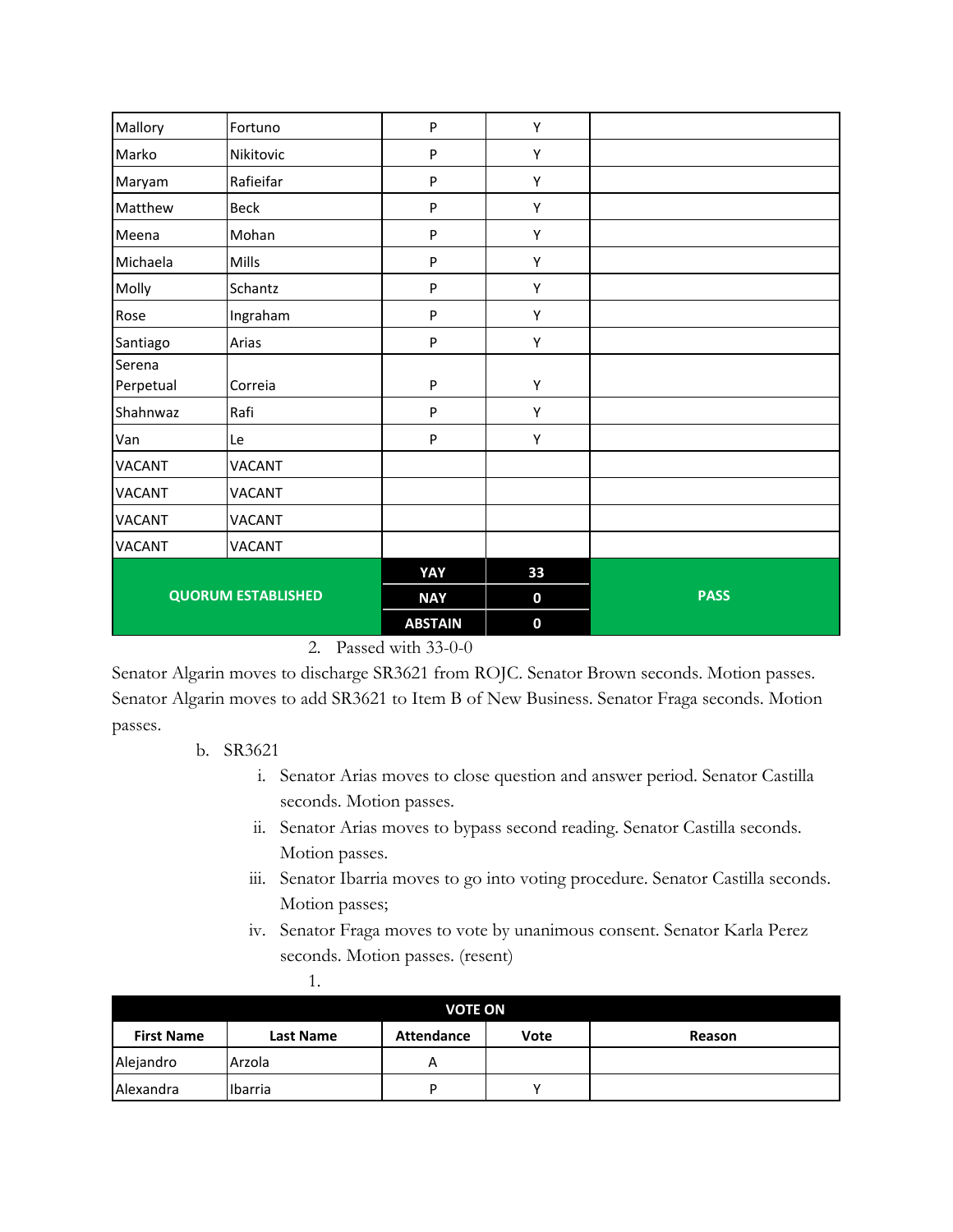| Amy            | Gonzalez                  | ${\sf P}$                 | Υ  |             |
|----------------|---------------------------|---------------------------|----|-------------|
| Anabelle       | Petisco                   | ${\sf P}$                 | Υ  |             |
| Angel          | Algarin                   | ${\sf P}$                 | Υ  |             |
| Angelica       | Moncada                   | ${\sf P}$                 | Υ  |             |
| Bryan          | Gomez                     | ${\sf P}$                 | Υ  |             |
| Cameron        | Moody                     | ${\sf P}$                 | Υ  |             |
| Carolina       | Machin                    | ${\sf P}$                 | Υ  |             |
| Christian      | Perez                     | ${\sf P}$                 | Υ  |             |
| Cornelius      | Brown                     | $\boldsymbol{\mathsf{P}}$ | Υ  |             |
| David          | Nivia                     | ${\sf P}$                 | Υ  |             |
| Elias Castilla | Marquez                   | ${\sf P}$                 | Υ  |             |
| Elizabeth      | Alume                     | P                         | Υ  |             |
| Gabriella      | Ponce                     | ${\sf P}$                 | Υ  |             |
| Giacomo        | Natteri                   | ${\sf P}$                 | Υ  |             |
| Hiba           | Khalil                    | ${\sf P}$                 | Υ  |             |
| Janelle        | Fraga                     | ${\sf P}$                 | Υ  |             |
| Jocelyn        | Correa                    | $\boldsymbol{\mathsf{P}}$ | Υ  |             |
| Jonathan       | Soufia                    | ${\sf P}$                 | Υ  |             |
| Karla          | Perez                     | ${\sf P}$                 | Υ  |             |
| Kiara          | Mohammad                  | ${\sf P}$                 | Υ  |             |
| Mallory        | Fortuno                   | ${\sf P}$                 | Υ  |             |
| Marko          | Nikitovic                 | ${\sf P}$                 | Υ  |             |
| Maryam         | Rafieifar                 | ${\sf P}$                 | Υ  |             |
| Matthew        | <b>Beck</b>               | ${\sf P}$                 | Υ  |             |
| Meena          | Mohan                     | $\sf P$                   | Υ  |             |
| Michaela       | Mills                     | ${\sf P}$                 | Υ  |             |
| Molly          | Schantz                   | ${\sf P}$                 | Υ  |             |
| Rose           | Ingraham                  | ${\sf P}$                 | Υ  |             |
| Santiago       | Arias                     | $\boldsymbol{\mathsf{P}}$ | Υ  |             |
| Serena         |                           |                           |    |             |
| Perpetual      | Correia                   | ${\sf P}$                 | Υ  |             |
| Shahnwaz       | Rafi                      | $\boldsymbol{\mathsf{P}}$ | Υ  |             |
| Van            | Le                        | ${\sf P}$                 | Υ  |             |
| VACANT         | <b>VACANT</b>             |                           |    |             |
| <b>VACANT</b>  | <b>VACANT</b>             |                           |    |             |
| VACANT         | VACANT                    |                           |    |             |
| VACANT         | VACANT                    |                           |    |             |
|                | <b>QUORUM ESTABLISHED</b> | YAY                       | 33 | <b>PASS</b> |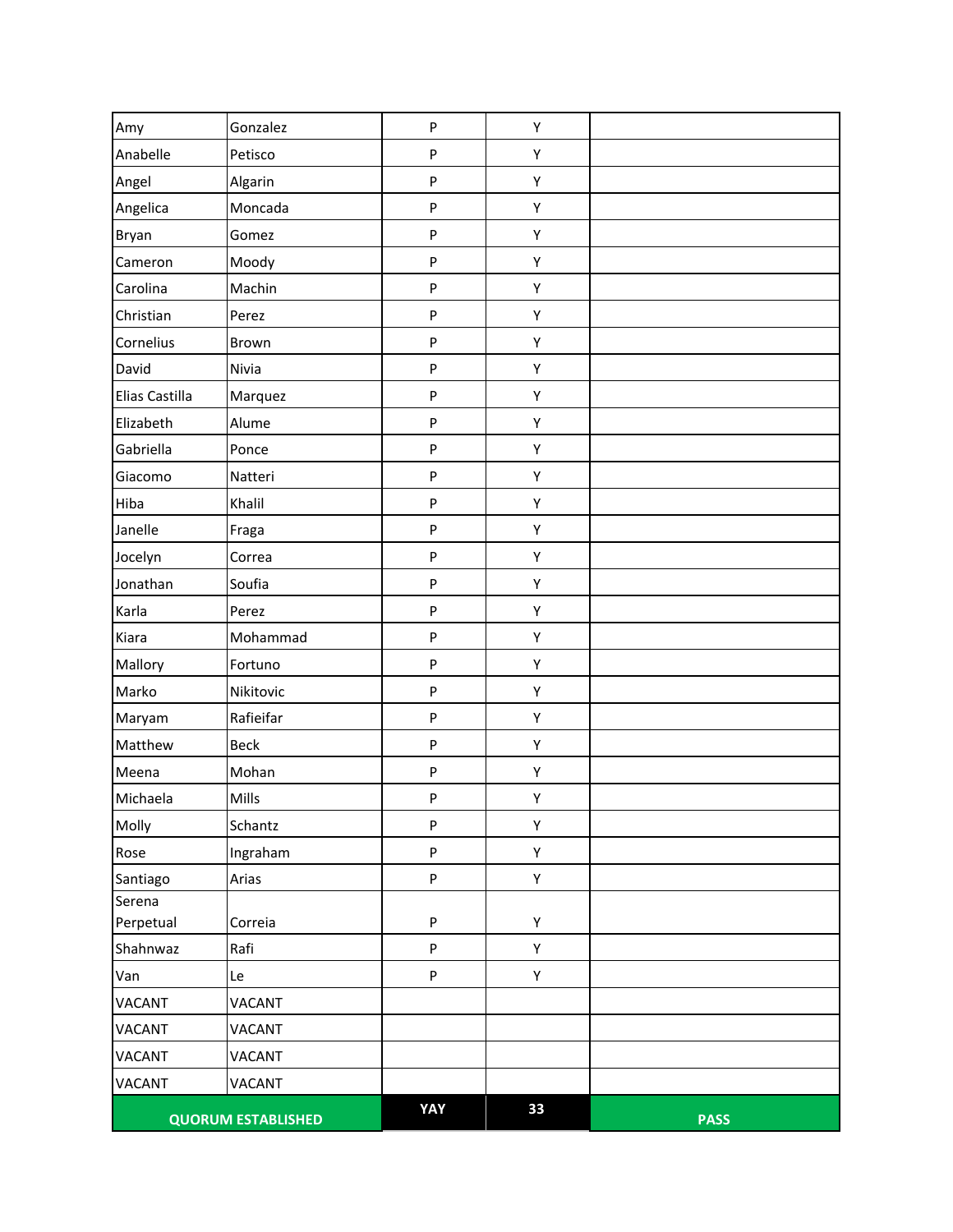| <b>NAY</b>     |  |
|----------------|--|
| <b>ABSTAIN</b> |  |

2. Passed with 33-0-0

*Point of Personal Privilege for Vice President Ojeda at 5:15pm; Returned at 5:18pm*

- c. SA3624
	- i. Senator Algarin moves to amend that says that \$150 will come from Senator Algarin semester allocation and \$200 from general legislative line item.
	- ii. Speaker Nivia and Senator Brown asks to become sponsors. Confirmed
	- iii. Senator Gomez moves to close questions and answer period. Senator Ibarria seconds. Motion passes.
	- iv. Senator Gomez moves to bypass second reading. Senator Fraga seconds Motion passes.
	- v. Senator Gomez moves to go into voting procedure. Senator Fraga seconds. Motion passes.

Point of Personal Privilege for Senator Van le at 5:26pm; Returned at 5:29pm

1.

| <b>VOTE ON</b>    |                  |                   |      |        |
|-------------------|------------------|-------------------|------|--------|
| <b>First Name</b> | <b>Last Name</b> | <b>Attendance</b> | Vote | Reason |
| Alejandro         | Arzola           | A                 |      |        |
| Alexandra         | Ibarria          | P                 | Υ    |        |
| Amy               | Gonzalez         | P                 | Υ    |        |
| Anabelle          | Petisco          | P                 | Υ    |        |
| Angel             | Algarin          | P                 | Υ    |        |
| Angelica          | Moncada          | P                 | Υ    |        |
| Bryan             | Gomez            | P                 | Υ    |        |
| Cameron           | Moody            | P                 | Υ    |        |
| Carolina          | Machin           | P                 | Υ    |        |
| Christian         | Perez            | P                 | Υ    |        |
| Cornelius         | Brown            | P                 | Υ    |        |
| David             | Nivia            | P                 | Υ    |        |
| Elias Castilla    | Marquez          | P                 | Υ    |        |
| Elizabeth         | Alume            | P                 | Υ    |        |
| Gabriella         | Ponce            | P                 | Υ    |        |
| Giacomo           | Natteri          | P                 | Υ    |        |
| Hiba              | Khalil           | P                 | Υ    |        |
| Janelle           | Fraga            | P                 | Υ    |        |
| Jocelyn           | Correa           | P                 | Υ    |        |
| Jonathan          | Soufia           | P                 | Υ    |        |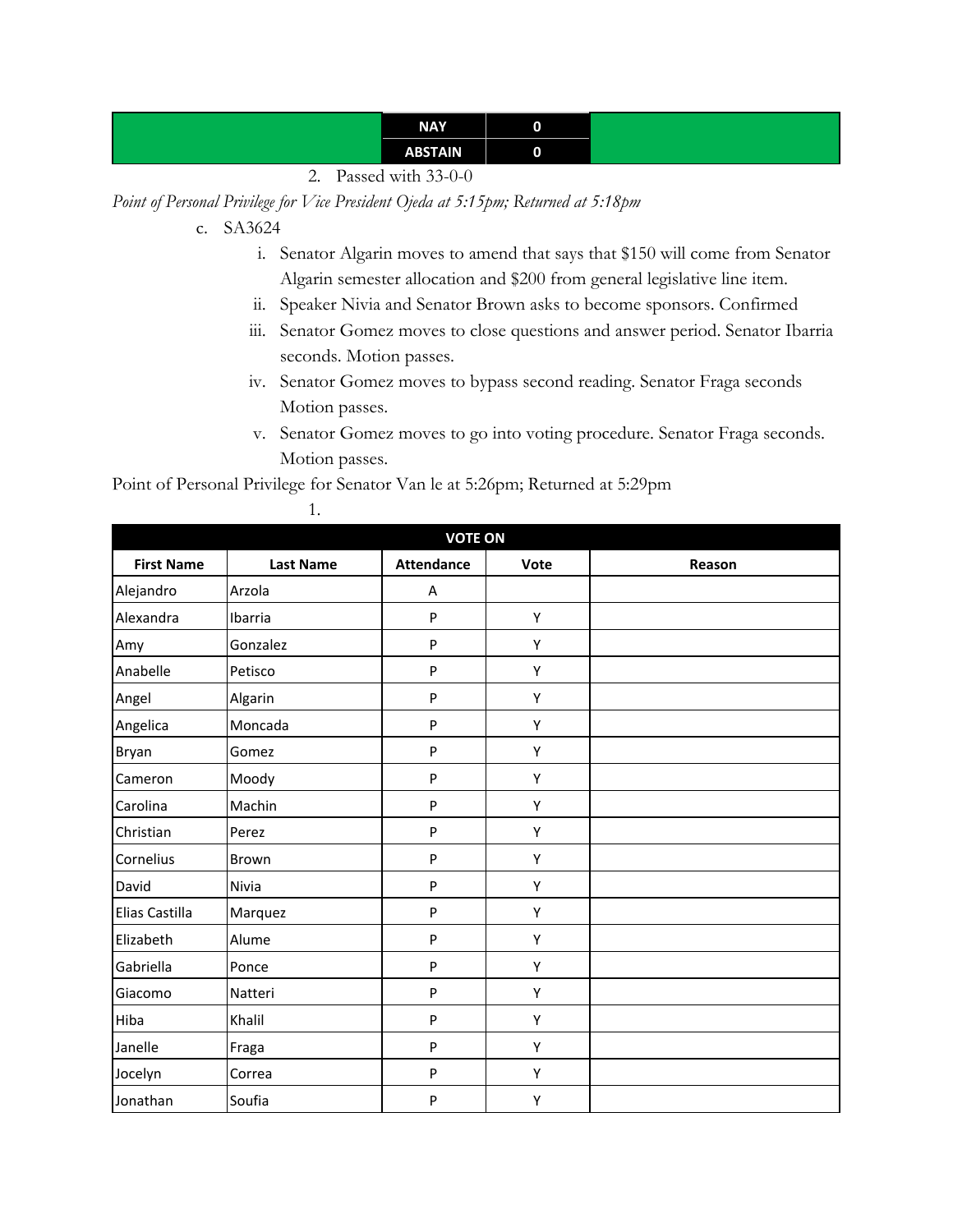| Karla                     | Perez<br>Mohammad | P<br>${\sf P}$ | Υ<br>Υ           |                              |
|---------------------------|-------------------|----------------|------------------|------------------------------|
| Kiara                     |                   |                |                  |                              |
| Mallory                   | Fortuno           | P              | Υ                |                              |
| Marko                     | Nikitovic         | P              | Υ                |                              |
| Maryam                    | Rafieifar         | P              | Υ                |                              |
| Matthew                   | <b>Beck</b>       | P              | Υ                |                              |
| Meena                     | Mohan             | P              | Υ                |                              |
| Michaela                  | Mills             | P              | Υ                |                              |
| Molly                     | Schantz           | ${\sf P}$      | Υ                |                              |
| Rose                      | Ingraham          | P              | Υ                |                              |
| Santiago                  | Arias             | $\mathsf{P}$   | Υ                |                              |
| Serena                    |                   |                |                  |                              |
| Perpetual                 | Correia           | P              | Υ                |                              |
| Shahnawaz                 | Rafi              | P              | Y                |                              |
| Van                       | Le                | P              |                  | Not present for presentation |
| <b>VACANT</b>             | <b>VACANT</b>     |                |                  |                              |
| <b>VACANT</b>             | <b>VACANT</b>     |                |                  |                              |
| <b>VACANT</b>             | <b>VACANT</b>     |                |                  |                              |
| <b>VACANT</b>             | <b>VACANT</b>     |                |                  |                              |
| <b>QUORUM ESTABLISHED</b> |                   | YAY            | 32               |                              |
|                           |                   | <b>NAY</b>     | $\mathbf 0$      | <b>PASS</b>                  |
|                           |                   | <b>ABSTAIN</b> | $\boldsymbol{0}$ |                              |

2. Passed with 32-0-0

d. U-Wide: Congressional Rules of Procedure

i. Senator Ingraham moves to go into discussion for 5 minutes. Senator Gomez seconds. Motion passes.

*Point of Personal Privilege for Senator Rafi at 5:44pm; Dismissed*

Senator Algarin moves to go into next order of business. Senator Castilla seconds. Motion passes.

- e. U-Wide: Making Rape Kits Accessible to the students of FIU
	- i. Senator Algarin moves to go into a 5 minute discussion period. Senator Brown seconds. Motion passes.
		- 1. Senator Castilla moves to close discussion period. Senator Gomez seconds. Motion passes.
	- ii. Senator Castilla moves to go into the next order of business. Senator Gomez seconds. Motion passes.
- f. U-Wide: Increasing ENG Funds for Veteran & Military Affairs
	- i. Senator Arias moves to go into a 2 minute discussion period. Senator Ingraham seconds. Motion passes.